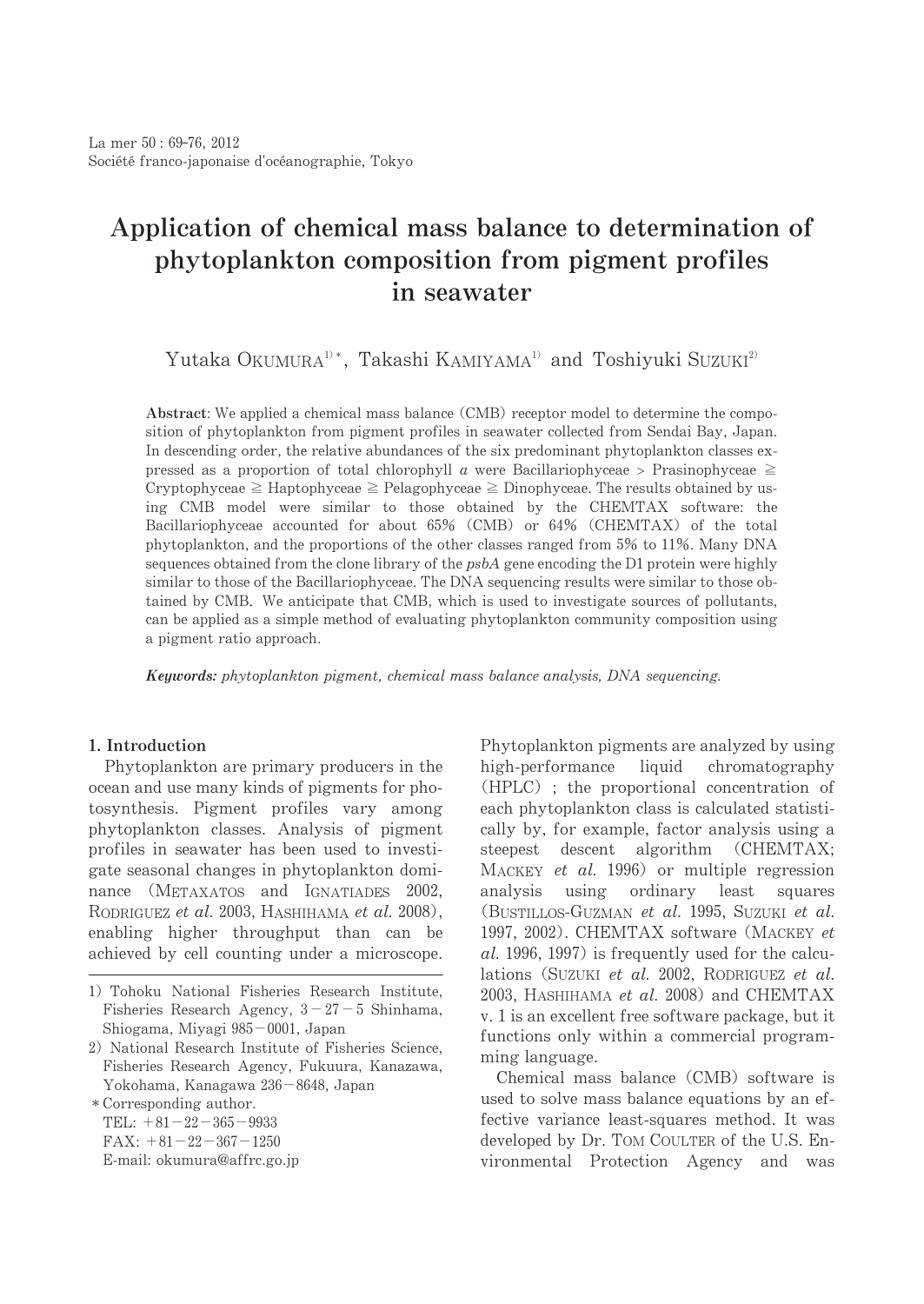configured by HAYAKARI and HANAISHI (2001) to operate with add-in Microsoft Excel software (Microsoft, U.S.A.). Because Microsoft Excel is the world's most popular spreadsheet software, CMB has the advantage of ease of use because it does not need a special programming language. Moreover, CMB is different from previous multiple regression analyses of phytoplankton pigments, as it is based on a mass balance equation with a weighted leastsquares regression analysis (HOPKE 2002). The CMB receptor model is used in environmental studies to investigate sources of pollutants, such as airborne particulate matter in the atmosphere (HOPKE 2002) and dioxins (KASHIWAGI et al. 2006, OKUMURA et al. 2008).

If the datasets of mass concentrations of particulate matter components are replaced by pigment profiles, CMB, like CHEMTAX, can be used to estimate phytoplankton composition by a pigment ratio approach. As CMB software (ver.  $8J0612$ ) can be used when only few data are available, we expected it to be suitable for monitoring phytoplankton communities in coastal areas in cases where there are only a few sampling points. Here, we used the CMB receptor model to estimate phytoplankton community composition from pigment profiles in seawater. We then compared the results of CMB analysis with those of CHEMTAX and DNA sequencing, both of which have recently been used to investigate plankton diversity (SAVIN et al. 2004, ZEIDNER and BEJA 2004, ZHU et al. 2005, JING et al. 2010).

### 2. Materials and methods

#### 2.1. Sampling and HPLC analysis of pigments

In May 2007, a seawater sample was collected from the ocean surface off Oginohama in Sendai Bay, Japan (lat 38°23'N, long 141°24'E). This area contains fertile grounds used for Pacific oyster (*Crassostrea gigas*) aquaculture. The 200-ml sample was filtered through a glass fiber filter (25-mm Whatman GF/F filter, Whatman PLC, Springfield Mill, U.K.). The pigments were extracted from the filter for 24 h in 1 ml methanol, and the extract was centrifuged at  $10000 \times g$  for 10 min. After dilution of the supernatant to 80% with distilled water in an HPLC auto-sampler (Shimadzu, Kyoto,

Japan), the pigments were analyzed by the method of ZAPATA *et al.*  $(2000)$ , with a slight modification whereby a guard column was attached between the injection valve and the analytical column.

Each pigment was identified from the retention times of pigment standards, and the concentration was calculated from the peak area on the chromatograph from the HPLC diode array detector. We used eight pigment standards: 19'-butanoyloxyfucoxanthin (Butfuco), 19'-hexanoyloxyfucoxanthin (Hexfuco), chlorophyll  $a$  (Chl-a), chlorophyll  $b$ (Chl-b), fucoxanthin (Fuco), neoxanthin (Neo), and peridinin (Perid) were purchased from Wako Chemicals (Osaka, Japan) and DHI Laboratory (Hørsholm, Denmark), and alloxanthin (Allo) was refined by HPLC from pigment extracts of unialgal cultures of Rhodomonas salina CS-174 (Cryptophyceae), purchased from CSIRO Marine Research (Hobart, Tasmania, Australia). The concentrations of standard pigments dissolved in acetone or ethanol were calculated from the extinction coefficients  $(E_{1cm}; L g^{-1} cm^{-1})$ , as measured by spectrophotometer (GE Healthcare Ultrospec 3000) over a 1-cm cuvette path length. The  $E_{1cm}$ and measurement wavelength, and the solvent used for each pigment, were obtained from published data (JGOFS 1994, JEFFREY et al. 1997). The concentrations of pigment standards were calculated as follows (JGOFS1994):

$$
C_{\rm s} = (A_{\rm max} - A_{750 \,\rm nm})/E \times 1000 \,[{\rm mg/g}] \tag{1}
$$

where  $C_s$  is the pigment concentration (mg  $L^{-1}$ ,  $A_{\text{max}}$  is the absorbance maximum,  $A_{750 \text{ nm}}$  is the absorbance at 750nm to correct for light scattering, and  $E$  is the extinction coefficient  $(L g^{-1} cm^{-1}).$ 

#### 2.2. Analysis by CMB and CHEMTAX

The pigment concentrations determined by HPLC were input into a CMB spreadsheet in Microsoft Excel. Data for the typical pigment ratios of each class of phytoplankton were also input (Table 1). We selected six phytoplankton ― Phaeodactylum tricornutum (Bacillariophyceae), Pelagococcus subviridis (Pelagophyceae), Pycnococcus provasolii(Prasino-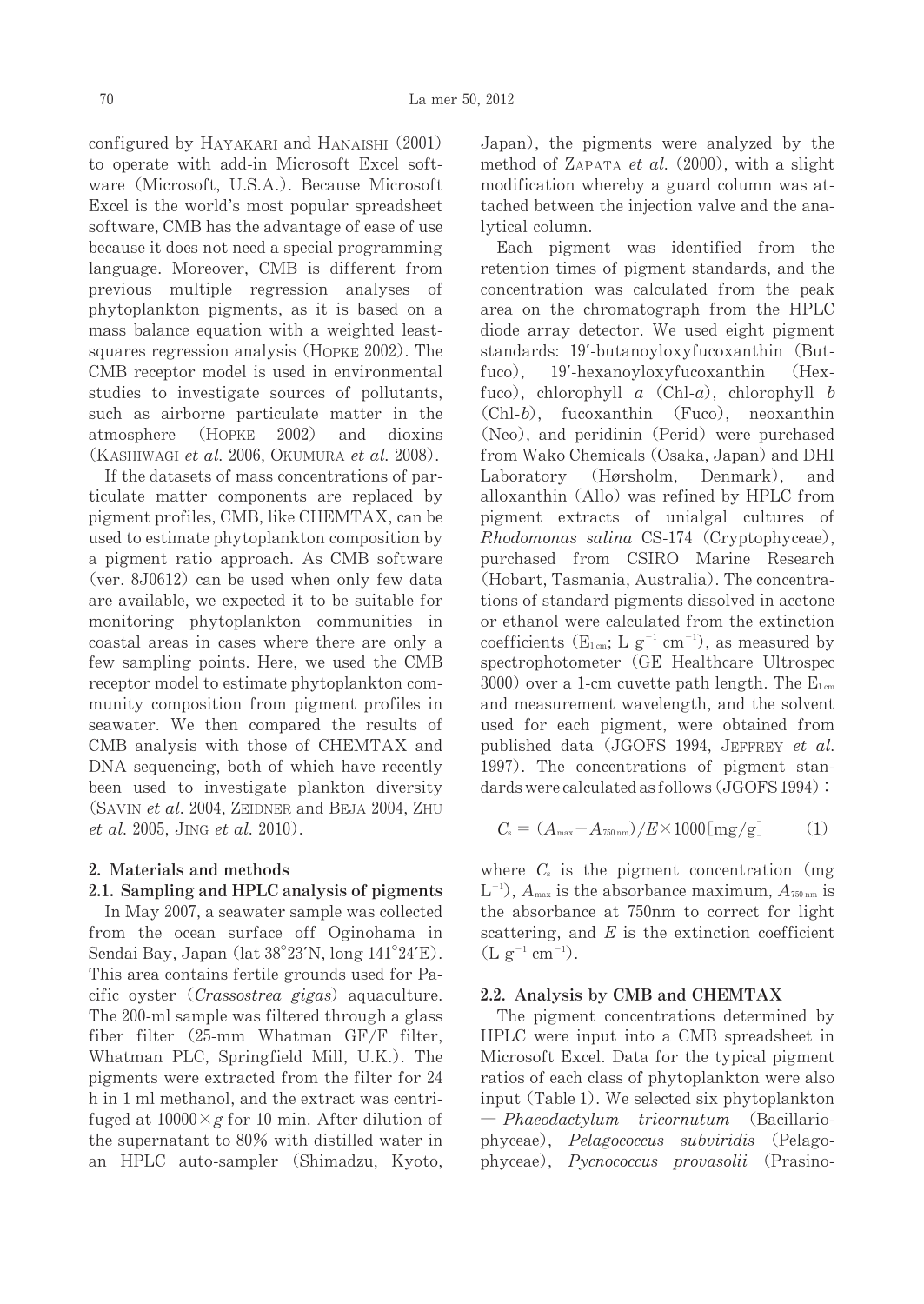|                   | Perid     | But-fuco | Fuco  | Neo   | Hex-fuco | Allo  | Chl b | Chl $a$ |
|-------------------|-----------|----------|-------|-------|----------|-------|-------|---------|
| Prasinophyceae    |           |          |       | 0.151 |          |       | 0.945 | 1.000   |
| Bacillariophyceae |           |          | 0.755 |       |          |       |       | 1.000   |
| Dinophyceae       | $1.063\,$ |          |       |       |          |       |       | 1.000   |
| Haptophyceae      |           |          |       |       | 1.706    |       |       | 1.000   |
| Pelagophyceae     |           | 0.368    | 0.974 |       |          |       |       | 1.000   |
| Cryptophyceae     |           |          |       |       |          | 0.229 |       | 1.000   |

Table 1. Typical pigment / chlorophyll a ratios of each class of phytoplankton used in this study

phyceae), Amphidinium carterae (Dinophyceae), Emiliania huxleyi (Haptophyceae), and Chroomonas salina (Cryptophyceae) and calculated their pigment ratios from the published data (JEFFREY and WRIGHT 1997) used for the initial ratio matrix in the CHEMTAX user's manual (MACKEY et al. 1997). After inputting all data, we analyzed the phytoplankton profiles in the environmental sample by CMB according to the CMB user's manual (HAYAKARI and HANAISHI 2006).

The mass environmental concentration of pigment  $i(C_i)$  is shown in Equation (2): (in the original equation,  $C_i$  is the mass concentration of component  $i$  of particulate matter);

$$
C_i = \sum_{j=1}^p a_{ij} S_j \qquad i = 1, \dots, n \tag{2}
$$

where  $a_{ij}$  is the fractional concentration of pigment i of class j (in the original equation,  $a_{ii}$  is the density of particulate matter containing component  $i$  in emissions from source  $j$  to the receptor);  $S_i$  is the total mass concentration contributed by class  $j$  (originally the total mass concentration contributed by source  $j$ ; p is the number of classes and  $n$  is the number of pigments, with  $n \geq p$  (originally, p was the number of sources and  $n$  was the number of components).  $C_i$  and  $a_{ii}$  are known, and  $S_i$  is found from the effective variance least-squares solution of an over-determined system of equations.

The calculations are accompanied by an error in the fractional concentration of the pigment from each class (or, in the Air Pollution Control Technology Manual [ENVIRONMENT AGENCY, GOVERNMENT of JAPAN 1997], the emission source profile data) and by an error in the established data on the environmental

concentration of the pigment (or, in the abovementioned manual, the concentration of the component on environmental particles). Both of these errors must be considered. The effective variance least-squares method is solved in Equation  $(2)$  by multiplying the concentration of each pigment (or, in the manual, the concentration of each chemical) by a percentage weight that is proportional to the fractional concentration of the pigment from each class (or, in the manual, the precision of the emission source profile data) and the measured environmental concentration of each pigment  $($ or, in the manual, the environmental concentration of each chemical component). Repeat computations are conducted to seek  $S_i$ , which minimizes the function  $x^2$  in Equation (3):

$$
x^{2} = \sum_{j=1}^{n} \frac{(C_{i} - \sum_{j=1}^{p} a_{ij} S_{j})^{2}}{V_{i}}
$$
(3)

In Equation (4)  $V_i$  is the effective variance:

$$
V_i = \sigma c_i^2 + \sum_{j=1}^P \sigma_{aij}^2 S_j^2 \tag{4}
$$

where  $\sigma_{Ci}$  is the error that accompanies component i, and  $\sigma a_{ij}$  is the error that accompanies the measurement of  $a_{ii}$ .

To evaluate whether the calculated values were appropriate, the  $\chi^2$ ,  $R^2$ , and percent mass values were also calculated by CMB. In the CMB manual, the  $\chi^2$  value is the weighted sumof-squares of the differences between the calculated and measured fitting species concentrations; a value less than 1 indicates a very good fit to the data, and values between 1 and 2 are acceptable. The  $R^2$  value is the fraction of the variance in the measured concentrations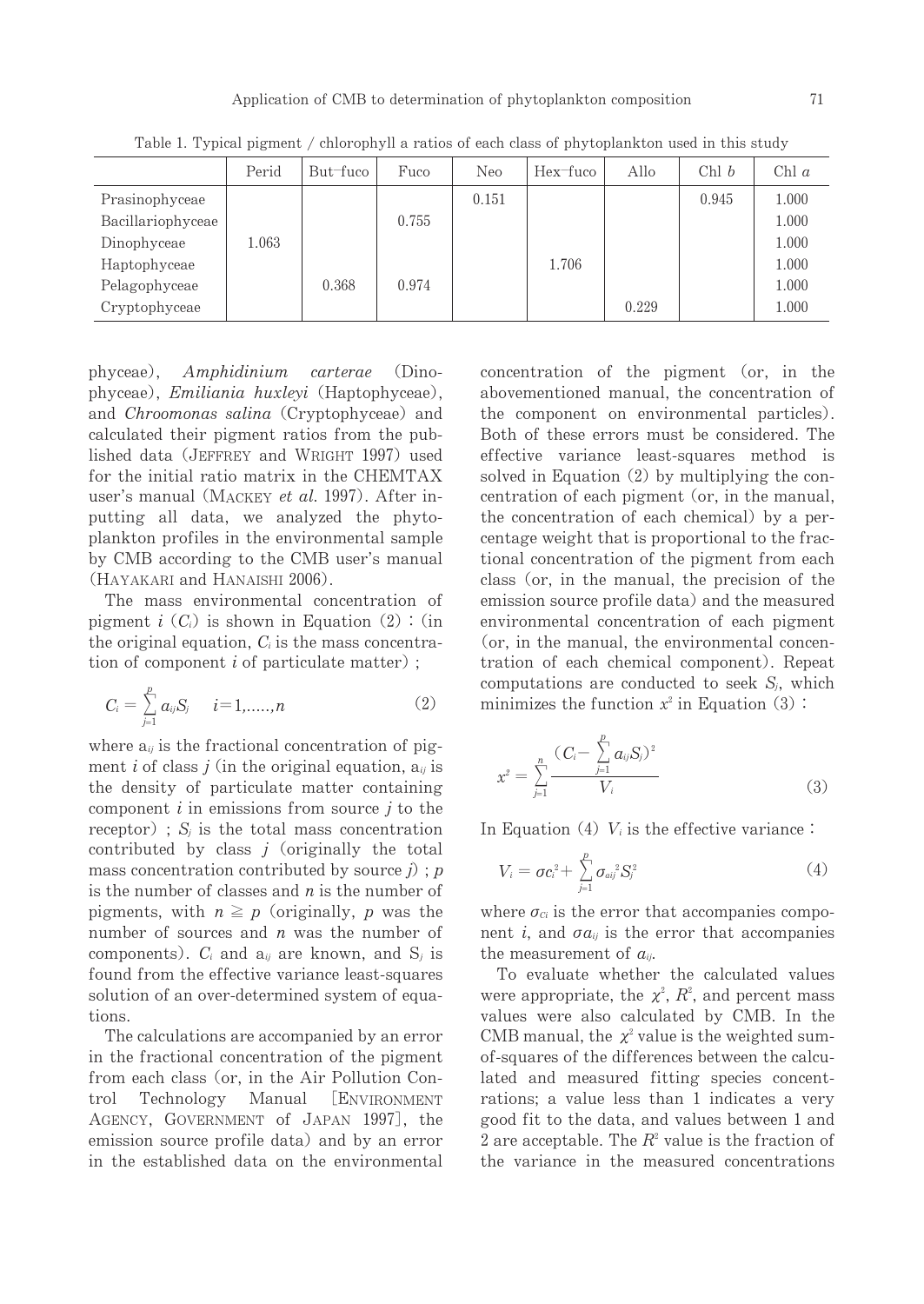that is explained by the variance in the calculated species concentrations,  $R^2$  ranges from 0 to 1.0; the closer the value is to 1.0, the better the source contribution estimates explain the measured concentrations. Percent mass is the ratio of the model-calculated source contribution to the measured mass concentrations, expressed as a percentage. This ratio should equal 100%, although values ranging from 80% to 120% are acceptable (COULTER 2004, HAYAKARI and HANAISHI 2006).

After the data for the typical pigment ratios of each phytoplankton class were input (Table 1), we also used CHEMTAX to analyze the phytoplankton community profile in the same environmental sample according to the CHEMTAX user's manual (MACKEY et al.  $1997$ .

## 2.3. DNA sequencing and BLAST similarity search

For DNA sequencing, a 500-ml seawater sample was filtered through a Durapore membrane filter (diameter, 47 mm; pore size,  $0.45 \mu$ m; Millipore, Merck KGaA, Darmstadt, Germany). The filter containing the sample was suspended in 1 ml of lysis buffer (20 mM Tris • HCl [pH8.0],  $5 \text{ mM}$  EDTA,  $0.3\%$  (wt : vol) SDS,  $200 \mu$ g/ml proteinase K). The suspension was vortexed for 30s and then incubated at 55°C for 1 h and at 95°C for 5 min. The filter was then removed from the lysis buffer and the liquid phase containing nucleic acids was separated by centrifugation at  $10,000 \times g$  for 10 min. The supernatant diluted with distilled water was used as a template for polymerase chain reaction (PCR) analysis.

The *psbA* gene, which encodes polypeptide D1 of the photosystem II reaction center complex, was amplified by PCR with the degenerate primers PsbAF (5'-TTC GGT CAA GAA GAA  $GAG$  ACT  $TA-3'$  and  $PsbAMR$  (5'-YTC RTG CAT HAC YTC VAW RCC $-3'$ ), which have specificity for many algae. Primers were selected by using Primer3 software (ROZEN and SKALETSKY 2000). PCR was performed under the following conditions:  $94^{\circ}$ C for 10 min; 40 cycles of 94°C for 30s, 55°C for 1 min, and 72°C for 1 min; and a final step at 72°C for 7 min.

After PCR amplification, the PCR products

were purified with a High Pure PCR Cleanup Micro Kit (ROCHE DIAGNOSTICS, Germany). The purified products were cloned by DYNA-EXPRESS TA PCR Cloning Kit (BIODYNAMICS LABORATORY INC., Tokyo, Japan). After colony-direct PCR (30 cycles of 98°C for 10 s, then annealing and extension at  $68^{\circ}$ C for 1 min) with the universal primers M13P7 (5'-CGC CAG GGT TTT CCC AGT CAC GAC $-3'$  and M13P8 (5'-AGC GGA TAA CAA TTT CAC ACA GGA  $AAC-3'$ , colonies containing inserts were identified by agarose gel electrophoresis. After purification of the PCR products of the insert colonies using ExoSAP-IT (GE HEALTHCARE, England), DNA sequencing was performed with a DYEnamic ET Terminator Cycle Sequencing Kit (GE HEALTHCARE) by using the primer M13P8 on an automated ABI 3100 DNA sequencer (APPLIED BIOSYSTEMS USA). Sequences were then aligned by using phred/phrap/consed software (EWING et al. 1998, GORDON et al. 1998, SAITO 2009) and phytoplankton species were identified from sequences aligned by using BLAST.

#### 3. Results and discussion

# 3.1. Measured pigment concentrations and concentrations calculated by the CMB model

We compared measured and calculated pigment concentrations (Fig. 1). Measured pigment concentrations were in the order Chl- $a >$ 



Fig. 1. Comparison of measured and calculated pigment concentrations in a seawater sample from Sendai Bay, Japan. Error bars were calculated by assuming a 5% error in the measured concentrations.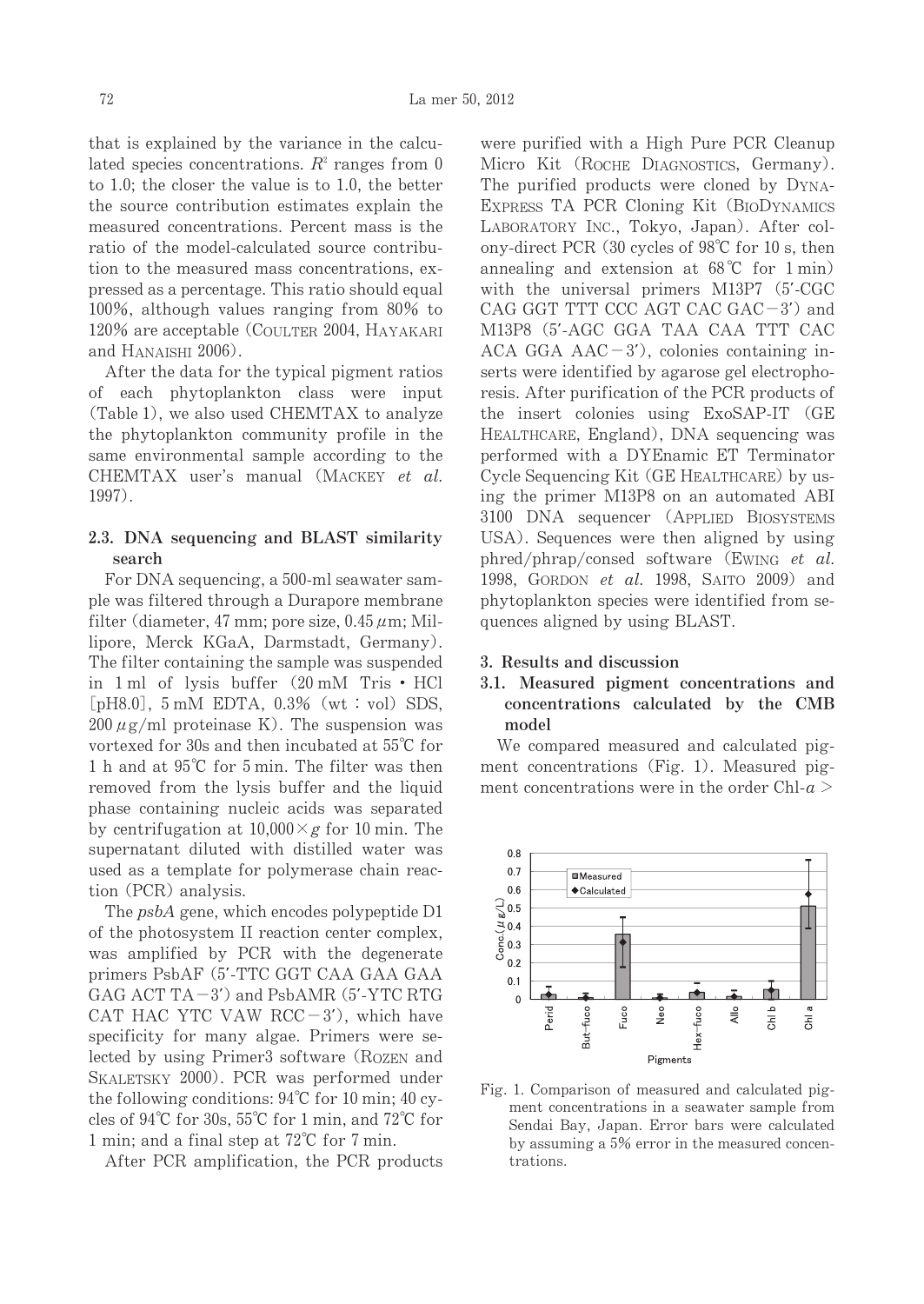

Fig. 2. Relative contributions of six phytoplankton classes to total chlorophyll a in a sample of seawater from Sendai Bay, Japan, as calculated by CMB and CHEMTAX.

 $Fucc > Chl-b$ . Hex-fuco, Perid, Allo, But-fuco, and Neo were at the same low level as Chl-b. The calculated concentration of each pigment was consistent with the measured concentration. The  $\mathcal{X}^2$ ,  $R^2$ , and percent mass values calculated by CMB were 0.62, 0.99, and 101.6%, respectively. We consider that these three values indicate the validity of the class contribution estimates.

Chl- $a$ , which is in all phytoplankton, usually has the highest concentration of all pigments detected in environmental samples (WRIGHT et al. 1991, ZAPATA et al. 2000), as it did in this study. Fucoxanthin, which is found in the Bacillariophyceae and Pelagophyceae (JEFFREY and WRIGHT 1997), was also detected at high concentrations. Our pigment profiles are therefore similar to those reported elsewhere (WRIGHT et al. 1991, ZAPATA et al. 2000).

#### 3.2. Comparison between CMB and CHEMTAX

We compared the relative contributions of six phytoplankton classes to total chlorophyll  $a$  calculated by CMB and CHEMTAX (Fig. 2). Both approaches indicated that the relative abundance of the Bacillariophyceae was highest. followed in descending order  $hv$ Prasinophyceae  $\geq$  Cryptophyceae  $\geq$  Haptophyceae  $\geq$  Pelagophyceae  $\geq$  Dinophyceae. The results of the CMB and CHEMTAX analyses were similar. The Bacillariophyceae accounted for about 65% (CMB) or 64% (CHEMTAX) of all phytoplankton (Fig. 2). The proportions of Prasinophyceae, Cryptophyceae, Haptophyceae, Pelagophyceae, and Dinophyceae were about 11%, 8%, 6%, 5%, and 5% (both CMB and CHEMTAX), respectively. In Sendai Bay, the Bacillariophyceae outnumber the Dinophyceae in all seasons (ILIMA *et al.* 2004) : therefore, we believe that the phytoplankton community composition determined in this study is characteristic of that in Sendai Bay.

The pigment concentrations in phytoplankton are known to vary with environmental conditions such as light and nutrient conditions, and among species or strains within the same class (MACKEY et al. 1998, SCHLUTER et al. 2000, LIONARD et al. 2008). As the change of the pigment: chlorophyll a ratios of phytoplankton accompanying environmental conditions are reflected in the CMB analyses, we anticipate that CMB is a useful tool for investigating phytoplankton composition in the environment.

### 3.3. DNA sequencing and BLAST similarity search

The BLAST search showed that many of the psbA gene DNA sequences were highly similar to those of the Bacillariophyceae (Table 2).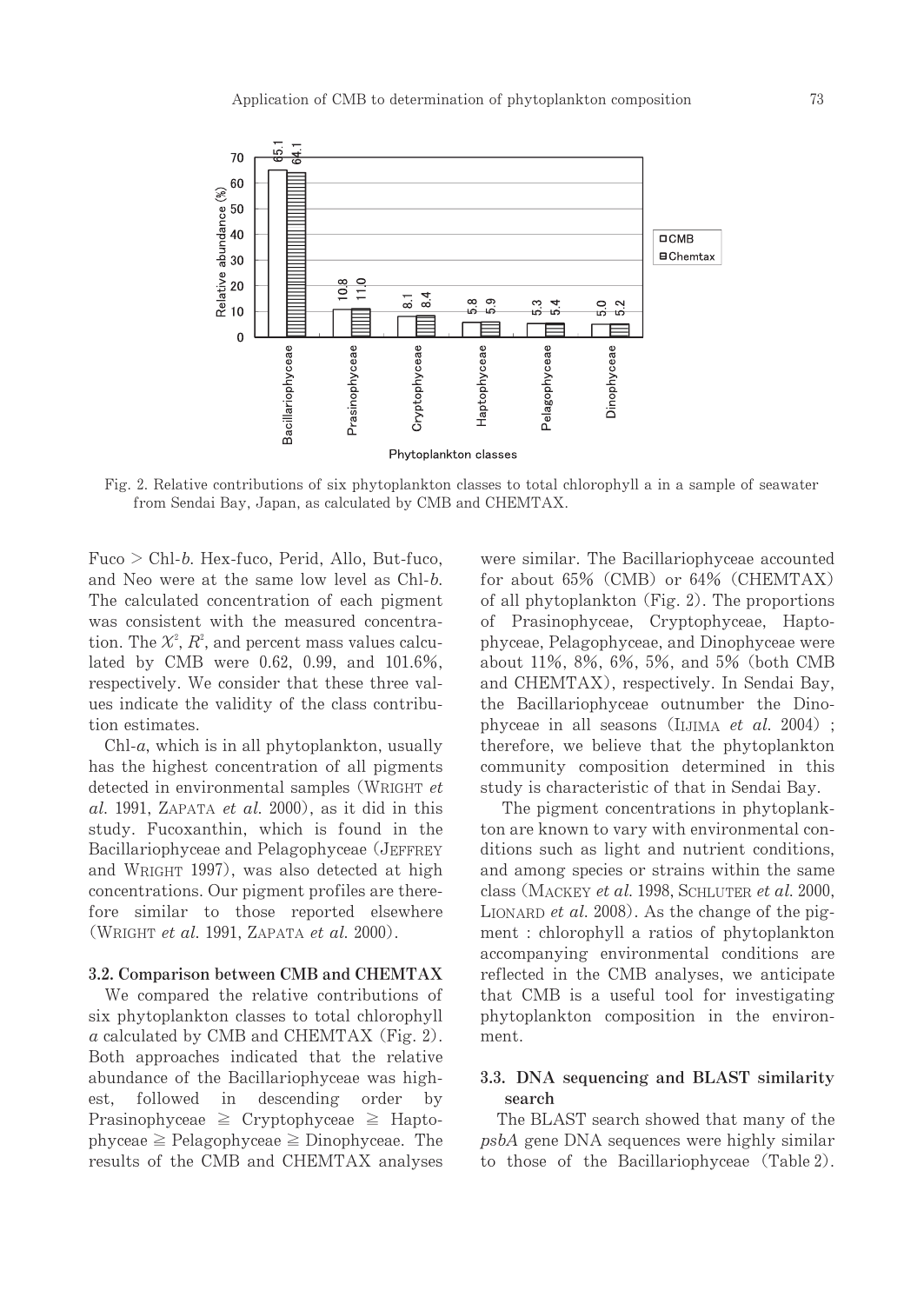| Phylogenetic group | Sequences producing significant alignment<br>(GenBank accession no.) | Identity<br>(96) | Number of<br>aligned reads | Ratio of each<br>phylogenetic group<br>(96) |
|--------------------|----------------------------------------------------------------------|------------------|----------------------------|---------------------------------------------|
| Bacillariophytceae | Odontella sinensis (Z67753)                                          | 268/285(94%)     | 12                         | 63.6                                        |
|                    | Thalassiosira pseudonana (EF067921)                                  | 256/260(98%)     | $\mathfrak{D}$             |                                             |
| Haptophyceae       | <i>Isochrysis</i> sp. (AY119753)                                     | 271/282 (96%)    |                            | 13.6                                        |
|                    | Emiliania huxleyi (AY741371)                                         | $243/255$ (95%)  |                            |                                             |
|                    | <i>Phaeocystis antarctica</i> (AY119756)                             | 232/241(96%)     |                            |                                             |
| Prasinophyceae     | Ostreococcus sp. (EU851961)                                          | 272/278 (97%)    |                            | 9.1                                         |
|                    | Micromonas pusilla (FJ858269)                                        | 278/285 (97%)    |                            |                                             |
| Rhizaria           | Paulinella chromatophora (DQ789030)                                  | 184/215(85%)     | 3                          | 13.6                                        |

Table 2. Results of a BLAST search of DNA partial sequences from water samples from Sendai Bay

Bacillariophyceae sequences accounted for about  $64\%$  of all phytoplankton. This proportion is close to the values obtained by CMB  $(65%)$  and CHEMTAX  $(64%)$ . Within the Bacillariophyceae, Odontella sinensis was significantly aligned by BLAST. Odontella spp. are frequently observed in the coastal zones of the Tohoku region of Honshu, Japan (TAKANO 1990); our results are consistent with these observations. The results of the BLAST search for similar DNA sequences suggest that the Haptophyte species were Isochrysis sp., Emiliania huxleyi and Phaeocystis antarctica, and the Prasinophytes were Ostreococcus sp., Micromonas pusilla and Rhizaria was Paulinella chromatophora. Although we did not detect any Cryptophyceae, Pelagophyceae or Dinophyceae DNA sequences, the pigments characteristic of these phylogenetic groups indicate that they accounted for  $5.0\%$  to  $8.4\%$  of the total phytoplankton, as determined by CMB and CHEMTAX. If more DNA sequences are available, it should be possible to detect the DNA sequences of these classes. Although the bias of PCR frequently adds uncertainty to the quantification of organisms (DIEZ 2001), our DNA sequencing results were roughly similar to those of CMB and CHEMTAX. As more results of CMB analysis accumulate, CMB will become an easy-to-use tool for investigating natural phytoplankton community composition.

### Acknowledgments

We thank Dr. S. HAYAKARI and Dr. R.

HANAISHI (Aomori Prefectural Institute of Public Health and the Environment) for their helpful comments on the CMB analysis. We also thank Dr. H. Yamauchi(Miyagi Prefectural Fisheries Research Development Center). This article was contributed by the Fisheries Research Agency of Japan (TNFRI-B135).

#### References

- BUSTILLOS-GUZMÁN J., H. CLAUSTRE and J.C. MARTY  $(1995)$ : Specific phytoplankton signatures and their relationship to hydrographic conditions in the coastal northwestern Mediterranean Sea. Mar. Ecol. Prog. Ser. 124, 247–258.
- COULTER, C.T. (2004): EPA-CMB8.2 Users Manual, EPA-452/R-04-011, http://www.epa.gov/scram 001/models/receptor/EPA-CMB82Manual.pdf.
- DHI LABORATORY (2007): http://c14.dhigroup.com/ index.html.
- DIEZ, B., C. PEDROS-ALIO, T.L. MARSH, and R. MASSANA (2001) Application of denaturing gradient gel electrophoresis (DGGE) to study the diversity of marine picoeukaryotic. assemblages and comparison of DGGE with other molecular techniques. Appl. Environ. Microbiol. 67, 2942-2951.
- ENVIRONMENT AGENCY, GOVERNMENT of JAPAN (1997):10.6 CMB Method.In Air Pollution Control Technology Manual. http://www. env.go.jp/earth/coop/coop/materials/01-apctme /contents.html.pp.340-346.
- EWING B., L. HILLIER, M. WENDL and P. GREEN (1998): Basecalling of automated sequencer traces using phred. I. Accuracy assessment. Genome Res. 8, 175–185.
- GORDON D., C. ABAJIAN and P. GREEN (1998): Consed: a graphical tool for sequence finishing. Genome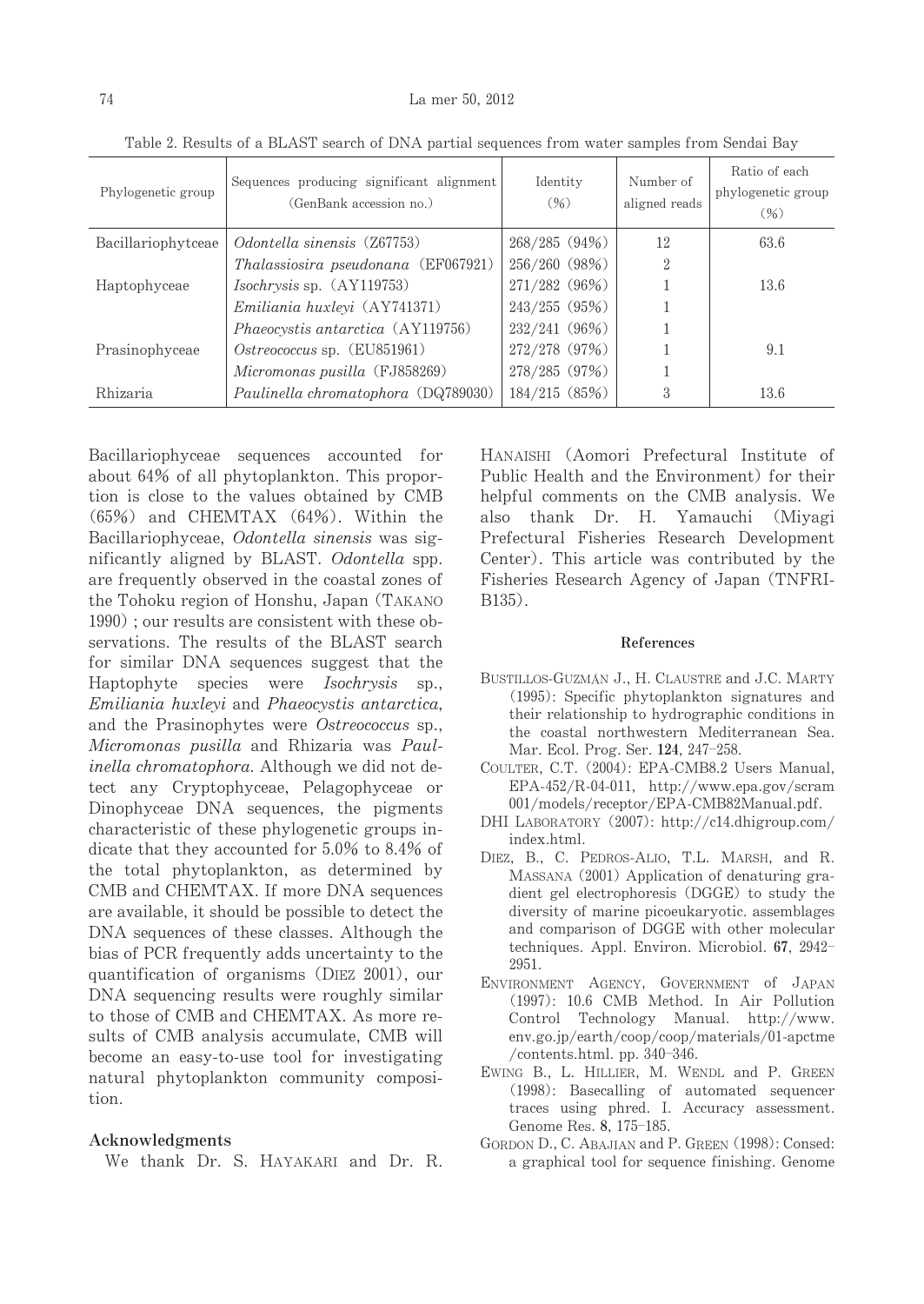Res.8,195-202.

- HASHIHAMA F., N. HORIMOTO, J. KANDA, K. FURUYA, T. ISHIMARU and T. SAINO (2008): Temporal variation in phytoplankton composition related to water mass properties in the central part of Sagami Bay. J. Oceanogr. 64, 23–37.
- HAYAKARI, S. and R. HANAISHI (2001): Introduction of spreadsheet application macros for environmental data analysis and analytical examples. (II) Macro for CMB Analysis. J. Jpn. Soc. Atmos.Environ.36,39-45(inJapanese).
- HAYAKARI, S. and R. HANAISHI (2006): Manual of Chemical Mass Balance Analysis. http://www. jomon.ne.jp/~hayakari/cmb8j.htm.(inJapanese)
- HOPKE P.K. (2002) Chemical mass balance. In The Encyclopedia of Environmetrics. Wiley Inter-Science.http://www.wiley.com/legacy/wileychi /eoenv/pdf/Vac017-.pdf
- IIJIMA S., S. SUZUKI, and H. SHIMADA (2004): Researches in river system supporting the ecology of the sea with full resources. Civil Engineering Consultant 223, 052-055 (in Japanese).
- JEFFREY, S.W. and S.W. WRIGHT (1997): Chapter 13 Qualitative and quantitative HPLC analysis of SCOR reference algal cultures. In Phytoplankton Pigments in Oceanography. Jeffrey, S.W., R.F.C. Mantoura and S.W. Wright (eds.), UNESCO Publishing, Paris, pp. 343–360.
- JEFFREY, S.W., R.F.C. MANTOURA and T. BJORNLAND  $(1997)$ : Part IV. Data for the identification of 47 key phytoplankton pigments. In Phytoplankton Pigments in Oceanography. JEFFREY, S.W., R.F.C. MANTOURA, and S.W. WRIGHT (eds.), UNESCO Publishing, Paris, pp. 449–559.
- JGOFS (1994): Chapter 13. Measurement of Algal Chlorophylls and Carotenoids by HPLC. JGOFS Report No. 19-Protocols for Joint Global Ocean Flux Studies (JGOFS) Core Measurements. http://www.jodc.go.jp/JGOFS\_DMO/jgofs-dmo 04.html, p. 111–115.
- JING,S.,Y.ZHIGANG,G.YAHUI,Z.QIANQIAN,Z.YU, C. HONGTA, Z. LIYUAN, Y. QINGZHEN AND M. TIEZHU (2010): Phytoplankton diversity in the East China Sea and Yellow Sea measured by PCR-DGGE and its relationships with environmental factors. Chin. J. Ocean. Limnol. 28, 315-322.
- KASHIWAGI, N., T. YOSHIZAWA, T. IBARAKI, K. KATO, A. HASHIMOTO and Y. SASAKI, (2006): Estimation of contribution of unidentified sources to environmental concentration. Proc. Inst. Statist. Math. 54, 123-146 (in Japanese with English abstract).
- LIONARD, M., K. MUYLAERT, M. TACKX and W. VYVERMAN<sup>(2008)</sup> Evaluation of the performance of HPLC-CHEMTAX analysis for determining phytoplankton biomass and composition in a

turbid estuary(Schelde, Belgium). Estuar. Coast. Shelf Sci. **76**, 809–817.

- MACKEY, M.D., D.J. MACKEY, H.W. HIGGINS, and S.W. WRIGHT (1996): CHEMTAX-a program for estimating class abundances from chemical markers: application to HPLC measurements of phytoplankton. Mar. Ecol. Prog. Ser. 144, 265-283.
- MACKEY, M.D., H.W. HIGGINS, D.J. MACKEY and S.W. WRIGHT (1997): CHEMTAX user's manual: a program for estimating class abundances from chemical markers-application to HPLC measurements of phytoplankton pigments. CSIRO Marine Laboratories report 229.
- MACKEY, D.J., H.W. HIGGINGS, M.D. MACKEY and D. HOLDSWORTH (1998) Algal class abundances in the western equatorial Pacific: estimation from HPLC measurements of chloroplast pigments using CHEMTAX. Deep Sea Res. Pt. I: Oceanograph. Res. Papers 45, 1441–1468.
- METAXATOS, A. and L. IGNATIADES (2002): Seasonality of algal pigments in the sea water and interstitial water/sediment system of an eastern Mediterranean coastal area. Estuar. Coast. Shelf Sci.55,415-426.
- OKUMURA Y., Y. KOHNO and Y. YAMASHITA (2008): Dioxin concentrations and estimation of sources in four major rivers in Miyagi Prefecture, Japan.Fresen.Environ.Bull.,15,173-181.
- RODRIGUEZ F., Y. PAZOS, J. MANEIRO, and M. ZAPATA  $(2003)$ : Temporal variation in phytoplankton assemblages and pigment composition at a fixed station of the Ría of Pontevedra (NW Spain). Estuar. Coast. Shelf Sci., **58**, 499–515.
- ROZEN S. and H.J. SKALETSKY (2000): Primer3 on the WWW for general users and for biologist programmers.In:KRAWETZ S.,and S.MISENER (eds) Bioinformatics Methods and Protocols: Methods in Molecular Biology. Humana Press, Totowa, NJ, pp 365–386.
- SAITO K. (2009): How to use Phred Phrap Consed. http://cse.fra.affrc.go.jp/ksaitoh/using\_consed. html (in Japanese).
- SAVIN M.C., J.L. MARTIN, M. LEGRESLEY, M. GIEWAT and J. ROONEY-VARGA (2004): Plankton diversity in the bay of Fundy as measured by morphological and molecular methods. Microbial Ecol. 48,51-65.
- SCHLUTER, L., F. MOHLENBERG, H. HAVSKUM and S. LARSEN (2000) The use of phytoplankton pigments for identifying and quantifying phytoplankton groups in coastal areas: testing the influence of light and nutrients on pigment /chlorophyll a ratios. Mar. Ecol. Prog. Ser. 192, 49-63.
- SUZUKI K., N. HANDA, T. NISHIDA, and C.S. WONG  $(1997)$ : Estimation of phytoplankton succession